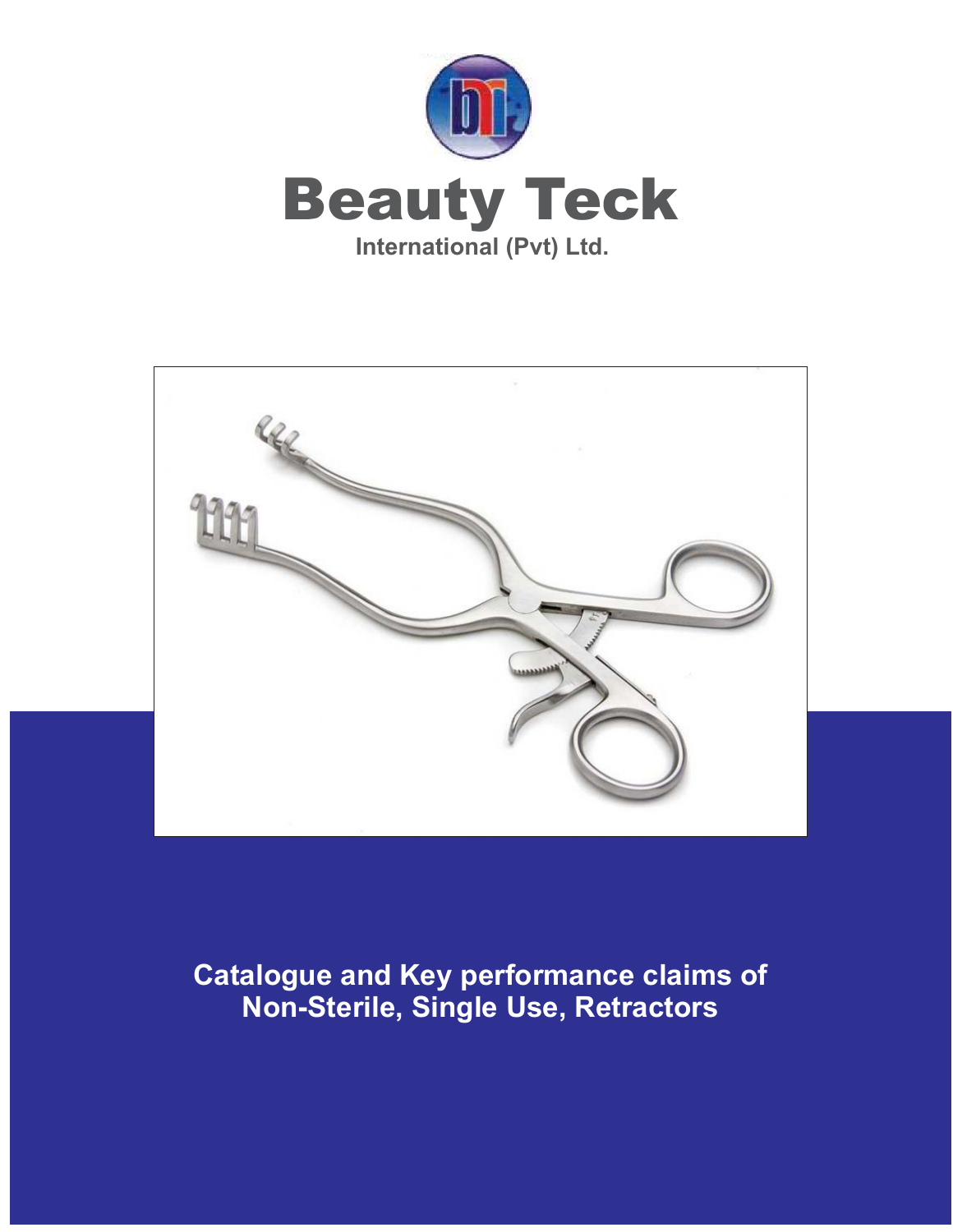

## **17 <b>General Instruments**<br>Retractors **Retractors**



## **Key performance claims of Non-Sterile, Single Use, Retractors**

- 1. Our Retractors are provided good exposure without the need of multiple surgical assistants.<br>2. Device is Biocompatible
- 2. Device is Biocompatible<br>3. Device is free of sharp e
- 3. Device is free of sharp edges, pits and deep scratches
- 4. Material is Stainless Steel AISI 410<br>5. Device bears acceptable hardness
- 5. Device bears acceptable hardness (40-45 HRC)<br>6. Corrosion Free Device
- 6. Corrosion Free Device<br>7. Shelf life is 3 vears
- Shelf life is 3 years



Sharp Sharp Sharp Sharp Sharp Sharp Sharp Sharp Sharp Sharp Sharp Sharp Sharp Sharp Sharp Sharp Sharp Sharp Sharp Sharp Sharp Sharp Sharp Sharp Sharp Sharp Sharp Sharp Sharp Sharp Sharp Sharp Sharp Sharp Sharp Sharp Sharp 10.5 cm/41/4"



**Weitlaner Weitlaner Weitlaner** 17-05781-10 17-05781-14 14.0 cm/51/2"



Blunt 17-05782-10 10.5 cm/41/4"



**Weitlaner** Blunt<br>14.0 cm/51/2" 17-05782-14



14.0 cm/51/2"<br>17-05785-14



16.5  $cm/6\frac{1}{2}$ " Sharp Sharp Sharp Sharp Sharp Sharp Sharp Sharp Sharp Sharp Sharp Sharp Sharp Sharp Sharp Sharp Sharp Sharp Sharp Sharp Sharp Sharp Sharp Sharp Sharp Sharp Sharp Sharp Sharp Sharp Sharp Sharp Sharp Sharp Sharp Sharp Sharp 17-05785-16 **Weitlaner Weitlaner**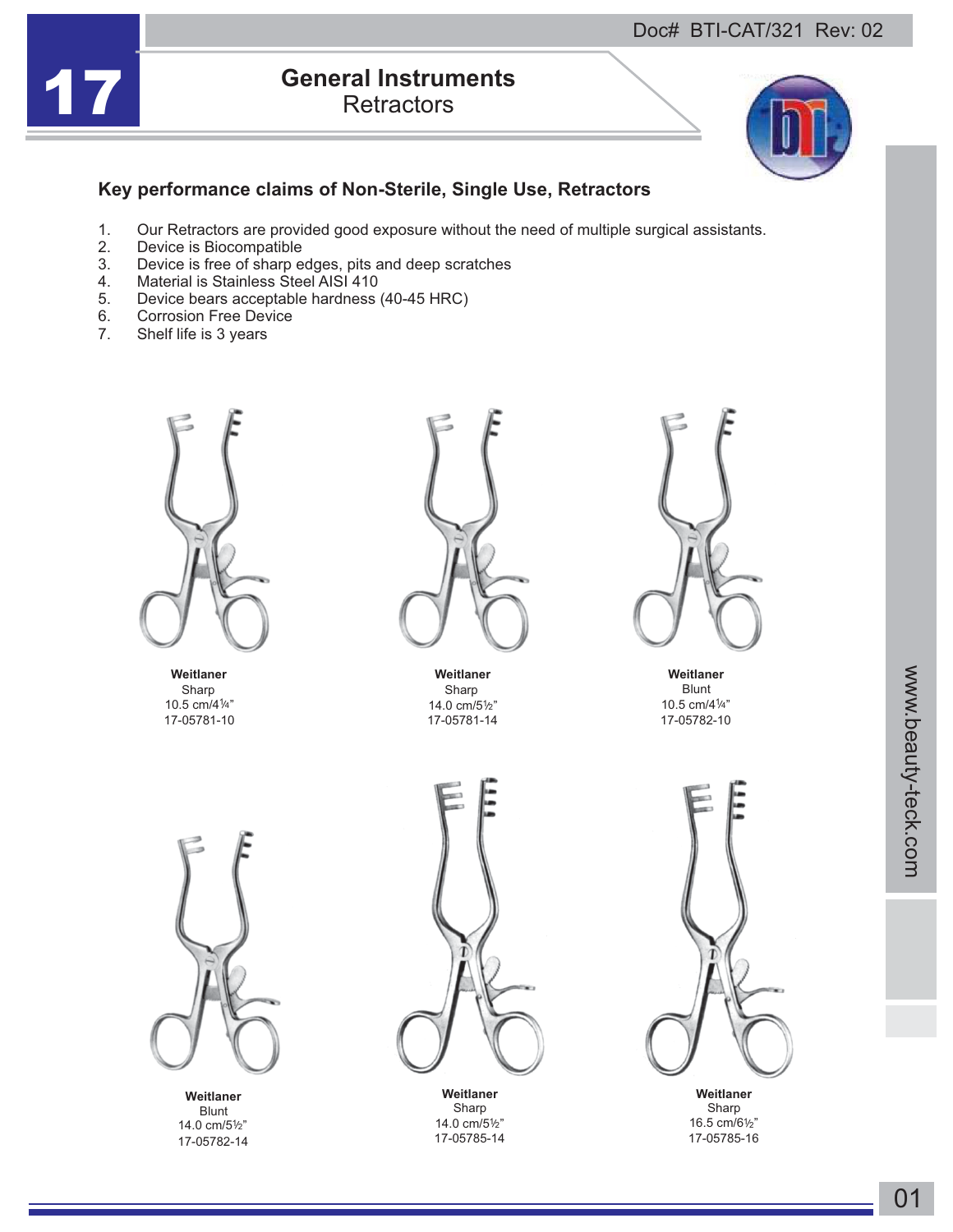

## **17 <b>General Instruments**<br>Retractors **Retractors**



## **Key performance claims of Non-Sterile, Single Use, Retractors**

- 1. Our Retractors are provided good exposure without the need of multiple surgical assistants.<br>2. Device is Biocompatible
- 2. Device is Biocompatible<br>3. Device is free of sharp e
- 3. Device is free of sharp edges, pits and deep scratches
- 4. Material is Stainless Steel AISI 410<br>5. Device bears acceptable hardness
- 5. Device bears acceptable hardness (40-45 HRC)<br>6. Corrosion Free Device
- 6. Corrosion Free Device<br>7. Shelf life is 3 vears
- Shelf life is 3 years



Blunt Blunt Blunt Blunt Blunt Blunt 14.0 cm/51/2"<br>17-05786-14



16.5 cm/61/2" 17-05786-16



17-05793-15 16 cm Blunt Retractor